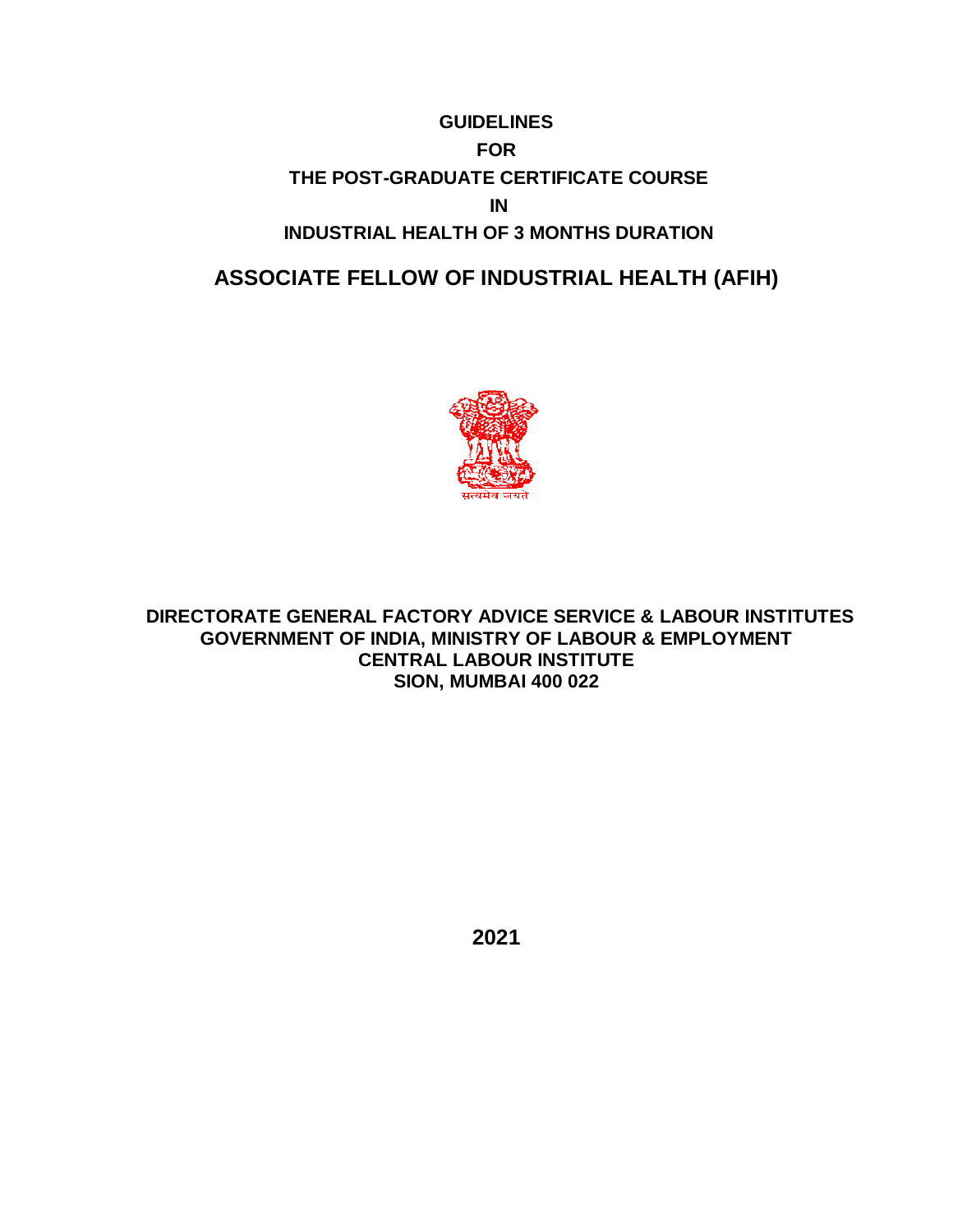# **CONTENTS**

# **1. ORGANISATIONAL SET-UP FOR CONDUCTING 3 MONTHS POST-GRADUATE CERTIFICATE COURSE IN INDUSTRIAL HEALTH (AFIH)**

- 1.1. ACADEMIC COUNCIL
	- 1.1.1. COMPOSITION
	- 1.1.2. FUNCTIONS
	- 1.1.3. MEETING

# 1.2. TECHNICAL COMMITTEE FOR CONDUCTING EXAMINATION

- 1.2.1. COMPOSITION
- 1.2.2. FUNCTIONS
- 1.2.3. MEETING
- 1.3 SECRETARIAT
- 1.4. INSTITUTION LEVEL RESPONSIBILITIES

## **2. REQUIREMENTS FOR RECOGNITION OF THE INSTITUTIONS TO CONDUCTTHIS COURSE AND PREPARE THE CANDIDATES FOR EXAMINATION TO BE CONDUCTED BY THE TECHNICAL COMMITTEE FOR CONDUCTING EXAMINATION OF THE COURSE, DGFASLI., GOVT. OF INDIA, MINISTRY OF LABOUR.**

- 2.1. PREMISES
- 2.2. REGISTRATION
- 2.3. EQUIPMENTS FOR PRACTICAL TRAINING
- 2.4. COURSE DIRECTORS/COURSE CO-ORDINATORS
- 2.5. FACULTIES
- 2.6. FACULTIES FOR CLINICAL AND SPECIALISED TRAINING
- 2.7. VISITS
- 2.8. LIBRARY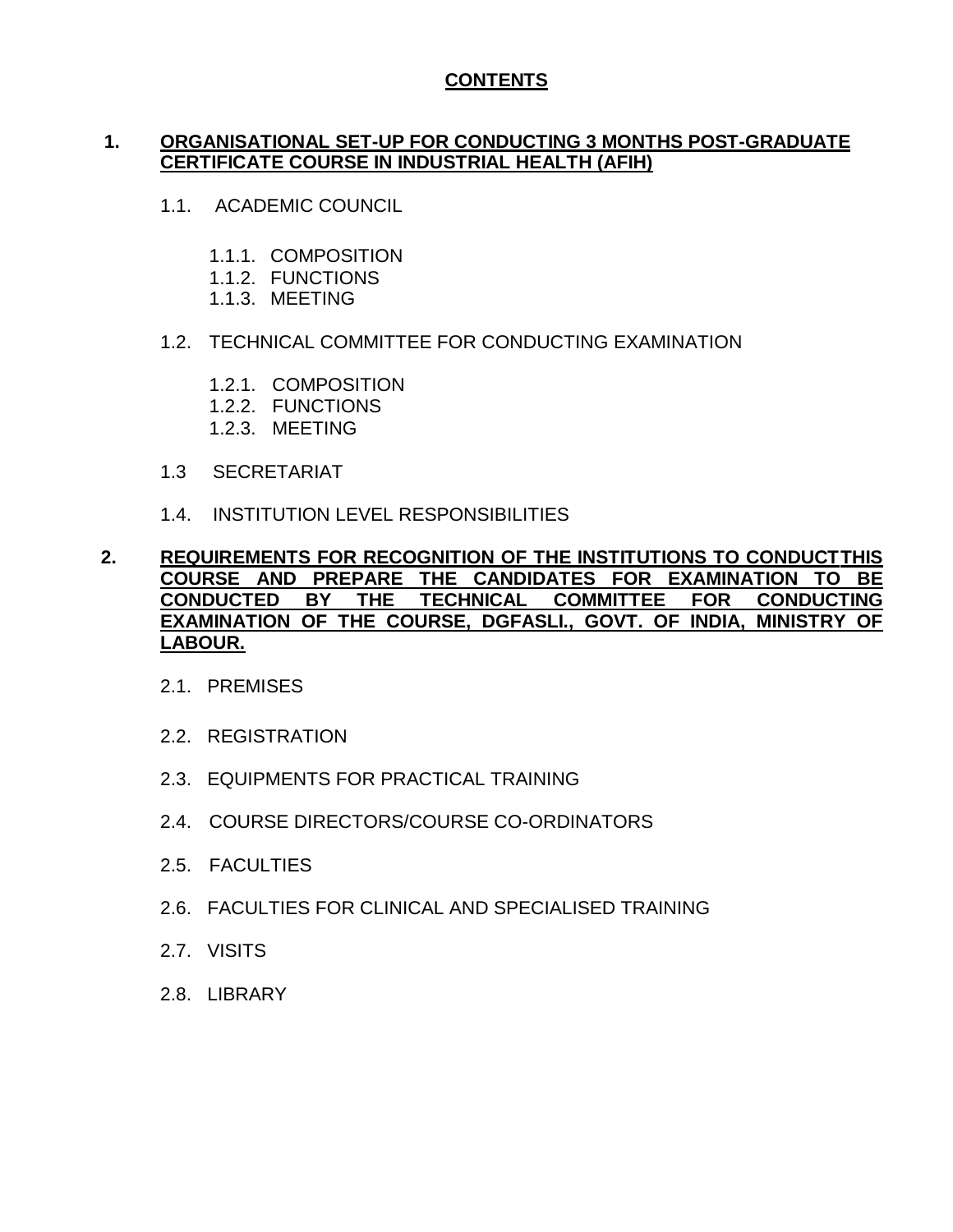# **3. PROCEDURE OF RECOGNITION**

- 3.1. APPLICATION
- 3.2. INSPECTION BEFORE RECOGNITION
- 3.3. PERIOD OF RECOGNITION
- 3.4. NUMBER OF COURSES AND PARTICIPANTS

# **4. COURSE DETAILS**

- 4.1. NAME
- 4.2. DURATION
- 4.3. OBJECTIVE
- 4.4. ELIGIBILITY FOR ADMISSION
- 4.5. SYLLABUS
	- 4.5.1. THEORY
	- 4.5.2. PRACTICALS
	- 4.5.3. CLINICAL TRAINING
	- 4.5.4. EDUCATIONAL VISITS
	- 4.5.5. TUTORIALS / PAPER PRESENTATION
	- 4.5.6. PROJECT WORK
	- 4.5.7. GROUP DISCUSSION/WORKSHOP/SEMINAR
- 4.6. EXAMINATION
	- 4.6.1. ELIGIBILITY TO APPEAR IN THE EXAMINATION
	- 4.6.2. APPLICATION FOR APPEARING IN THE EXAMINATION
	- 4.6.3. ADMIT CARD
	- 4.6.4. EXAMINATION PROCEDURE
		- 4.6.4.1. THEORY
		- 4.6.4.2. PRACTICALS/ORAL/CLINICAL/PROJECT WORK
		- 4.6.4.3. CRITERIA TO QUALIFY
		- 4.6.4.4. RE-APPEARING IN THE EXAMINATION
		- 4.6.4.5. QUESTION PAPER SETTER
		- 4.6.4.6. EXAMINERS
	- 4.6.5. RESULTS
	- 4.6.6. CERTIFICATES
	- 4.6.7. REGISTRATION
	- 4.6.8. WITHDRAWAL OF REGISTRATION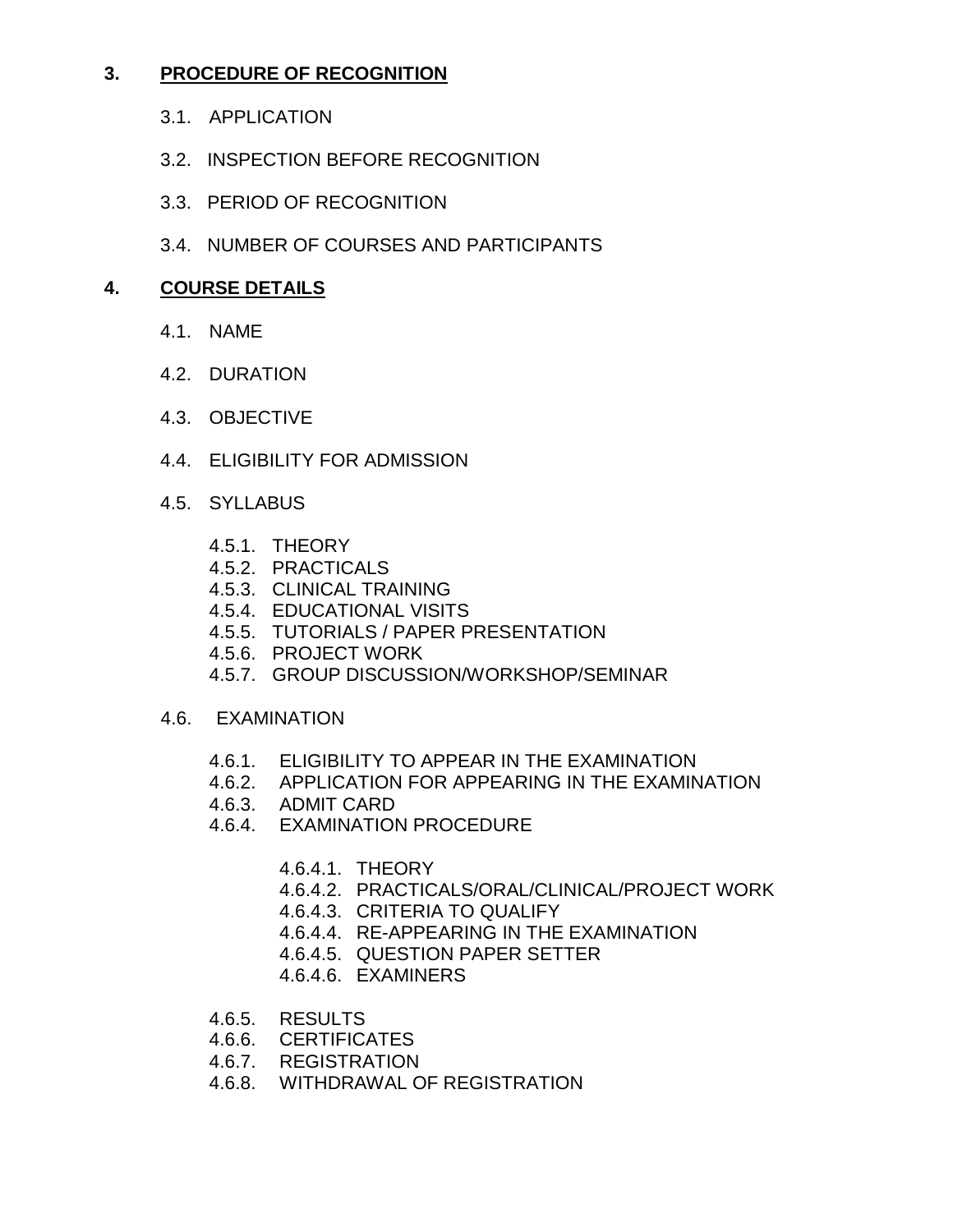# **1. ORGANISATIONAL SET-UP FOR CONDUCTING 3 MONTHS POST-GRADUATE CERTIFICATE COURSE IN INDUSTRIAL HEALTH (AFIH)**

The course shall be controlled by the Directorate General Factory Advice Service & Labour Institutes, Government of India, Ministry of Labour, at the All India level and shall be assisted by the Advisory Bodies to be known as *AFIH Academic Council*.

# 1.1. ACADEMIC COUNCIL

# 1.1.1. COMPOSITION

The following15 members will constitute the Academic Council -

| 1 <sub>1</sub> | <b>Director General</b><br>Factory Advice Service & Labour Institutes,<br>Govt. of India, Ministry of Labour, Mumbai                                               | President                                     |
|----------------|--------------------------------------------------------------------------------------------------------------------------------------------------------------------|-----------------------------------------------|
| 2.             | Dy. Director General<br>Factory Advice Service & Labour Institutes,<br>DGFASLI, Mumbai<br>(to be nominated by Director General, DGFASLI)                           | Chairman                                      |
| 3.             | Director (IM) / Deputy Director (IM)<br>DGFASLI, Mumbai                                                                                                            | Course In-charge &<br><b>Member Secretary</b> |
| 4.             | Director In-charge / Dy. Director (Industrial Hygiene<br>Division), Central Labour Institute, Mumbai                                                               | Member                                        |
| 5.             | Director General,<br>Directorate General of Health Services Govt. of India,<br>Ministry of Health & Family Welfare, New Delhi                                      | Member                                        |
| 6.             | <b>Director</b><br>National Institute of Occupational Health (NIOH)<br>I.C.M.R., Ahmedabad                                                                         | Member                                        |
| 7.             | Director, I.T.R.C., Lucknow                                                                                                                                        | Member                                        |
| 8.             | Director of Industrial Safety & Health, Govt. of<br>Maharashtra, Mumbai                                                                                            | Member                                        |
| 9.             | C.I.F./Director of Industrial Safety & Health, from one<br>State/U.T. as nominated by the President of the<br>Council as nominated by the President of the Council | Member                                        |
| 10.            | Representative of Confederation of Indian Industry                                                                                                                 | Member                                        |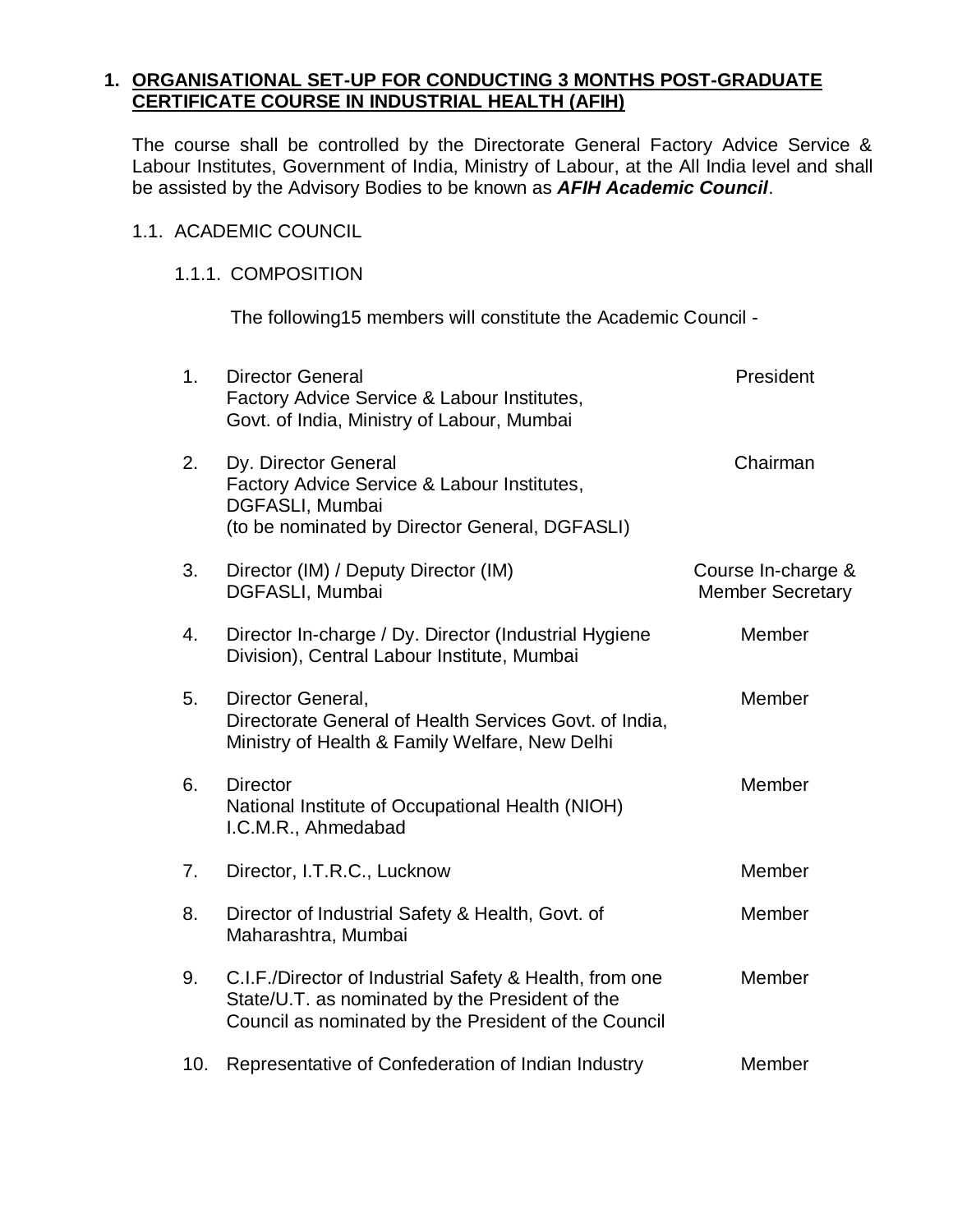|     | 11. Professor/Associate Professor/Reader of<br>P.S.M./Community Medicine/Chest Diseases from a<br>medical college as nominated by the President of the<br>Council | <b>Member</b> |
|-----|-------------------------------------------------------------------------------------------------------------------------------------------------------------------|---------------|
| 12. | Dean, (faculty of medicine) University of Mumbai                                                                                                                  | Member        |
| 13. | Head of a specialized institution related to<br>Industrial Health such as Burn/Rehabilitation Centre<br>etc. as nominated by the President of the Council         | Member        |
| 14. | <b>Clinical expert practicing Occupational</b><br>Medicine/Chest Medicine/Skin as nominated by the<br><b>President of the Council</b>                             | Member        |
| 15. | Practicing Industrial health Expert with AFIH/DIH<br>qualification as nominated by the President<br>as nominated by the President of the Council                  | Member        |

# 1.1.2. FUNCTIONS

The council will function as an advisory body to the Director General. Nominated members shall have a term of 5 years. The council will have following functions:-

- To review and revise the syllabus, if necessary, from time to time and suggest changes in the curriculum of the course.
- To recommend the recognition of institutions/organizations desirous of running the course, after receiving the report of the committeeconstituted by the President/Director General, DGFASLI.
- To consider withdrawal/suspension of recognition in respect of institutions.
- To consider withdrawal of qualification/registration of the individual.
- Any other matter brought before the academic council for their advice by the President/Director General related to syllabus, recognition, withdrawal of recognition/qualification or any other technical matter.

#### 1.1.3. MEETING

Academic Council shall meet ordinarily once in every year on the date and venue as decided by the President. However, special meeting may becalled by the president to discuss special agenda.

All the expenses including TA/DA etc. incurred by the members for attending the meeting are to be borne by the members themselves/their departments as the case may be. DGFASLI will not be reimbursing any part of these expenses in respect of the members.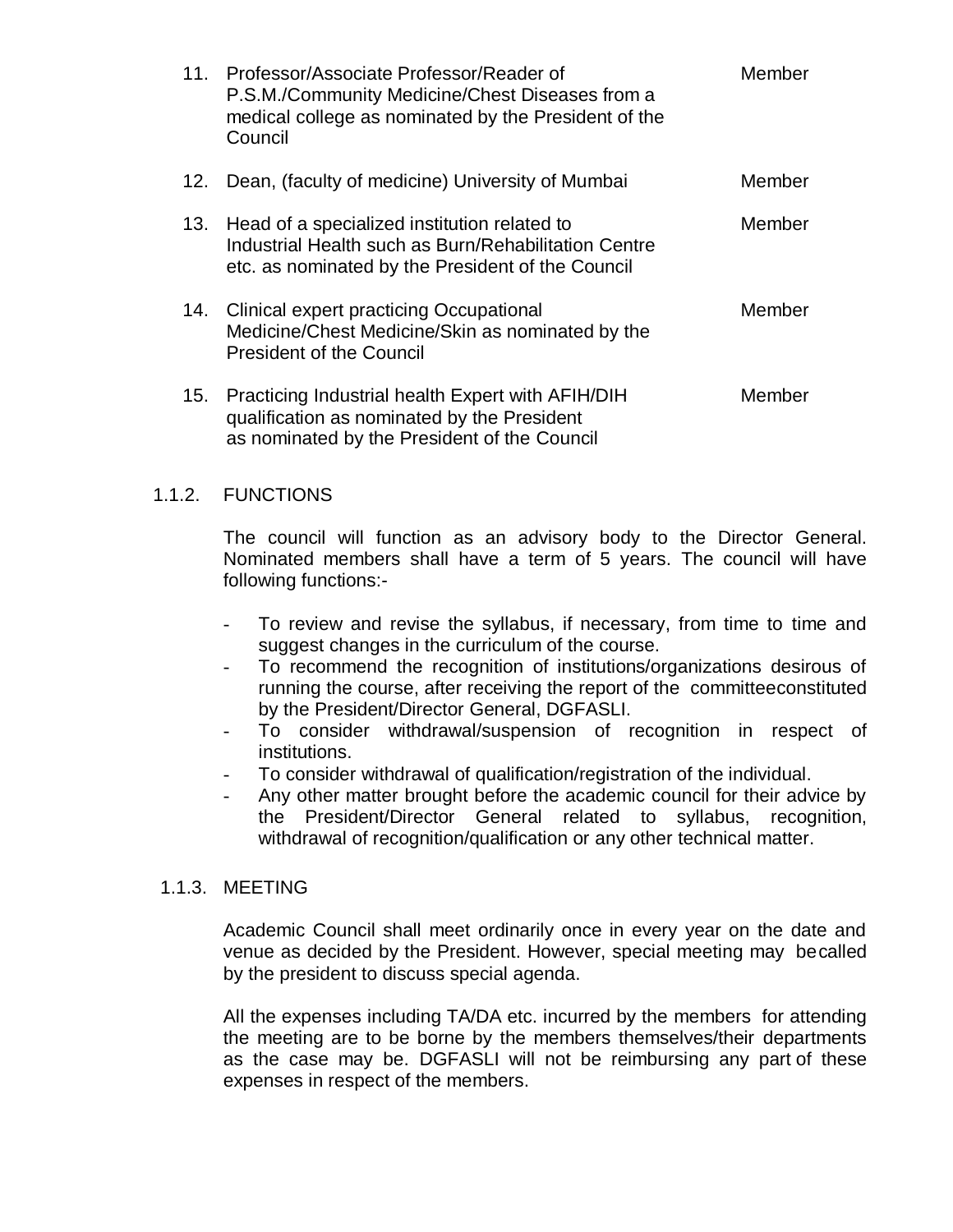# 1.2. TECHNICAL COMMITTEE FOR CONDUCTING EXAMINATION

# 1.2.1. COMPOSITION

A technical committee will be formed by the Chairman of AFIH Academic Council to deal with the examination of AFIH course. The Chairman of AFIH Academic Council will also be the Chairman of technical committee for conducting the examination. The technical committee shall consist of representatives from the field of Industrial Medicine, Industrial Safety, Industrial Hygiene, Staff training & productivity of DGFASLI as members.

# 1.2.2. FUNCTIONS

The Chairman of AFIH Academic council shall be overall in-charge for the conduct of the examination and evaluation process.

Technical committee comprising of subject experts may be constituted by chairman for arranging question papers, appointment of question paper setters, printing of question papers and sending them to the centers so that it reaches on time, to appoint examiners for theory, practicals, project works & oral/clinical etc. and to receive the examiner's report etc., to get them tabulated by tabulator if needed and get back the details of marks and result.

The AFIH Academic Council will also be responsible for declaration of result and distribution of the certificates to successful candidates. Besides these, any and all work related to examination will also fall within the jurisdiction of the committee. The Member Secretary of the AFIH Academic Council will also act as member secretary of the technical committee for examination.

## 1.2.3. MEETING

The Technical committee constituted for the conduct of examination shall meet once in a year to decide the details of the examination and other business pertaining to its functions.

## 1.3 SECRETARIAT

Secretariat of the Council will be at AFIH Academic Council of the Central Labour Institute at Sion, Mumbai and will be managed by the Secretary. Administrative support shall be provided by the Central Labour Institute, Mumbai.

# 1.4. INSTITUTION LEVEL RESPONSIBILITIES

Every institution conducting the course shall nominate a Director, who shall be responsible for all the matters related to the course at the institute level. He shall be the only competent person to have any correspondence with the State Govt., Central Govt.,DGFASLI and/or AFIH Academic Council.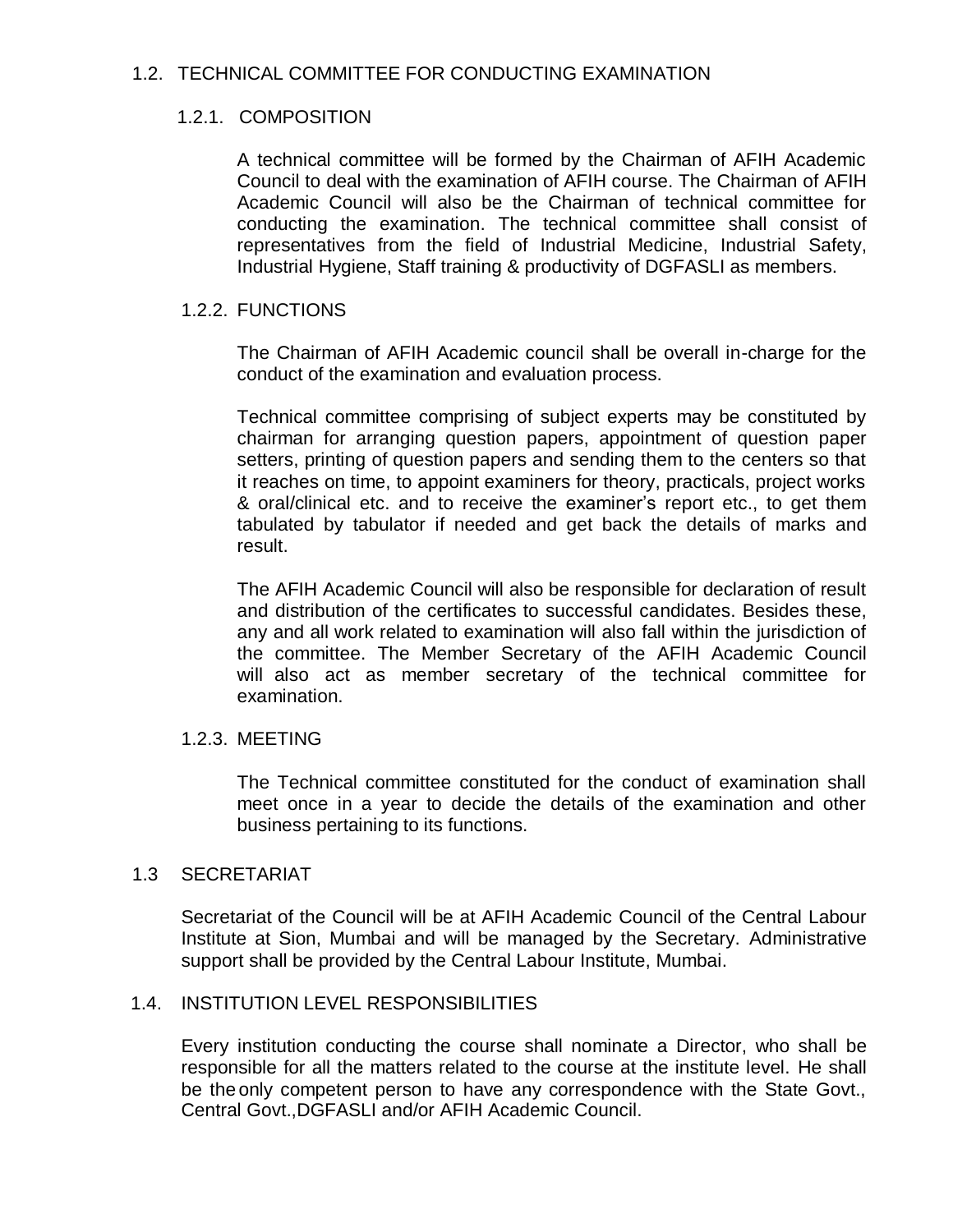# **2. REQUIREMENTS FOR RECOGNITION OF THE INSTITUTIONS TO CONDUCT THIS COURSE AND PREPARE THE CANDIDATES FOR EXAMINATION TO BE CONDUCTED BY THE TECHNICAL COMMITTEE FOR CONDUCTING EXAMINATION OF THE COURSE, DGFASLI, GOVT. OF INDIA, MINISTRY OF LABOUR.**

## 2.1. PREMISES

Institutions/Organisations seeking such recognition must have premises of their own with all the facilities for imparting necessary training such as fully furnished class rooms, audio-visual aids, etc., sufficient space for imparting practical training as per the curriculum. The Institute should have a detailed proper postal address.

## 2.2. REGISTRATION

Institutions/organisations seeking such recognition must be a registered body under the relevant law.

## 2.3. EQUIPMENTS FOR PRACTICAL TRAINING

Institutions/organizations must have the facilities either of their own/or arranged for imparting practical trainings on orthorators, audiometry, lung function tests, ILO Radiographs, ECG., personal environmental sampling, dust counting, measurement of noise and illumination, assessment of heat stress and laboratories of pathological and bio-chemical analysis of blood, urine, stool etc.

# 2.4. COURSE DIRECTORS/COURSE CO-ORDINATORS

In case of institutes under DGFASLI, i.e. CLI and RLIs, the Course Co-ordinators shall be the Medical Officer in the level of Dy. Director (IM) and above and same will be approved by the Chairman, AFIH Academic Council, DGFASLI, Mumbai.

In case of CLI, there will be a Course Director at the level of not less than Dy. Director General to whom the Course Co-ordinator will report.

In case of RLIs, the Course Co-ordinator will report to the Director In-charge or Head of Office of the respective institute.

In case of other institutes, the Course Co-ordinators should be a Medical professional with MBBS Degree and AFIH Qualified with 3 years of experience.

All the course co-ordinators shall submit the report/status of the complete AFIH Course including the details of the candidates interviewed, selection of candidates, merit list of the selected candidates as per the Reservation policy subjected to its applicability; before the course starts, weekly attendance of the candidates, list of faculties, numbers of lectures as per the syllabus, theory, project, industrial visits nad term related information to AFIH Academic Council, DGFASLI on [afih.ac@dgfasli.nic.in](mailto:afih.ac@dgfasli.nic.in) .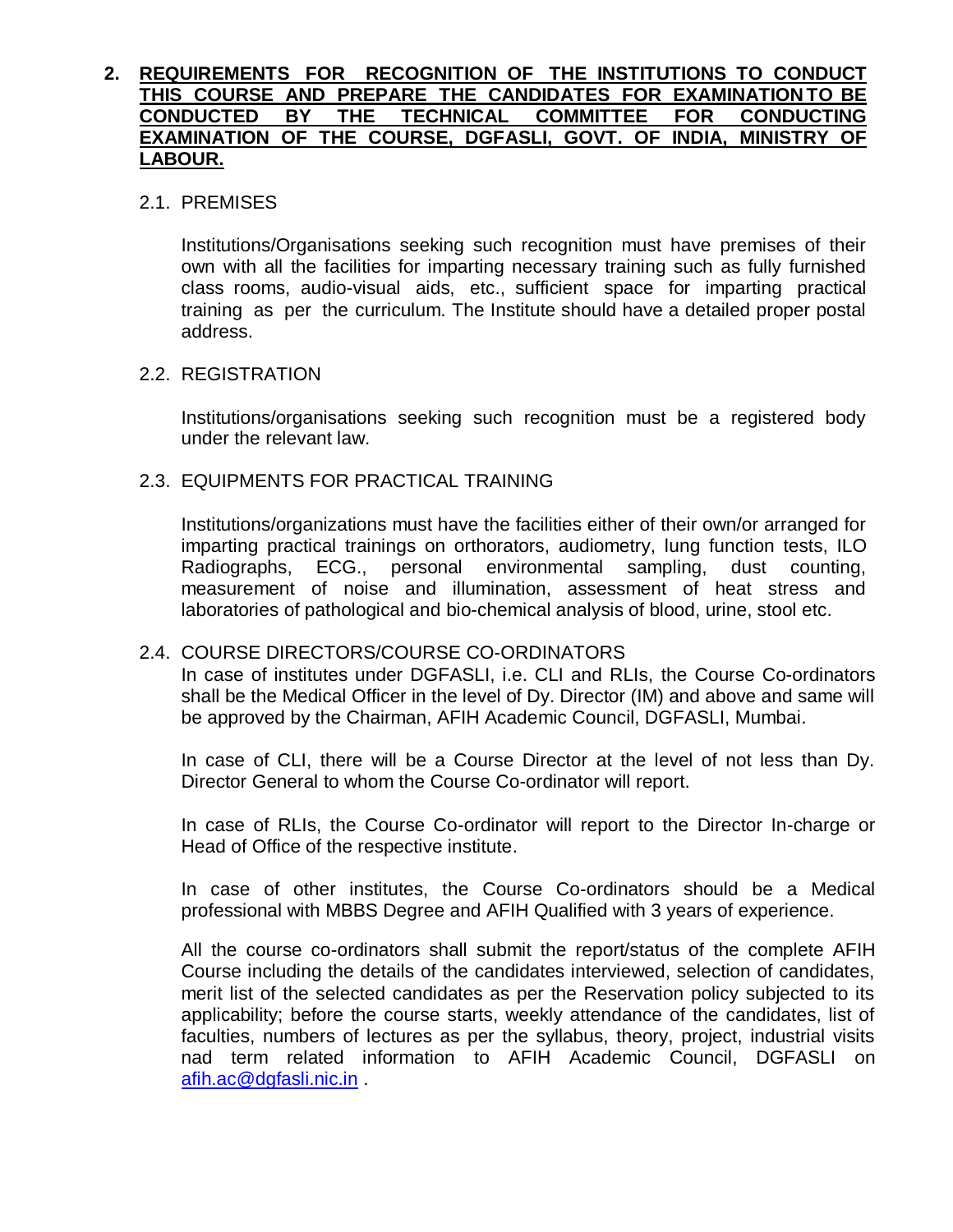# 2.5. FACULTIES

 Institutions/organizations must have faculties to impart the teaching of special topics competently. Normally, a faculty should be an MBBS with Post-graduate qualification in the respective branch of the medical science having sufficient experience inoccupational health.

Or

A medical officer with minimum 10 years experience in the practice of occupational health after MBBS qualification in a large industry.

#### Or

A Teacher/Faculty in a medical institution imparting such training.

#### Or

An officer of the Central Labour Institute, DGFASLI, will be the faculties subjected to the approval of Course Co-ordinator depending on the subject of specialisation.

Or

A Medical Inspector of Factories.

Faculties for non-medical topics should hold Masters Degree in the respective field with minimum 2 years of experience in the field, or a Bachelors Degree in Engineering with minimum experience of 2 years in the respective area.

#### 2.6. FACULTIES FOR CLINICAL & SPECIALISED TRAINING

Institutions/organizations must have arrangements with the hospitals and large occupational health center dealing with industrial workers/medical college hospitals/district hospitals etc. for imparting the clinical training to the candidates in thearea of occupational health disorders/occupational diseases.

#### 2.7. VISITS

Institutions/organizations must have arrangements for minimum 3 factory visits and minimum 2 institutions of specialized nature dealing with occupational health.

#### 2.8. LIBRARY

Institutions/organizations must have a reasonably good library with books and journalsin the area of occupational health.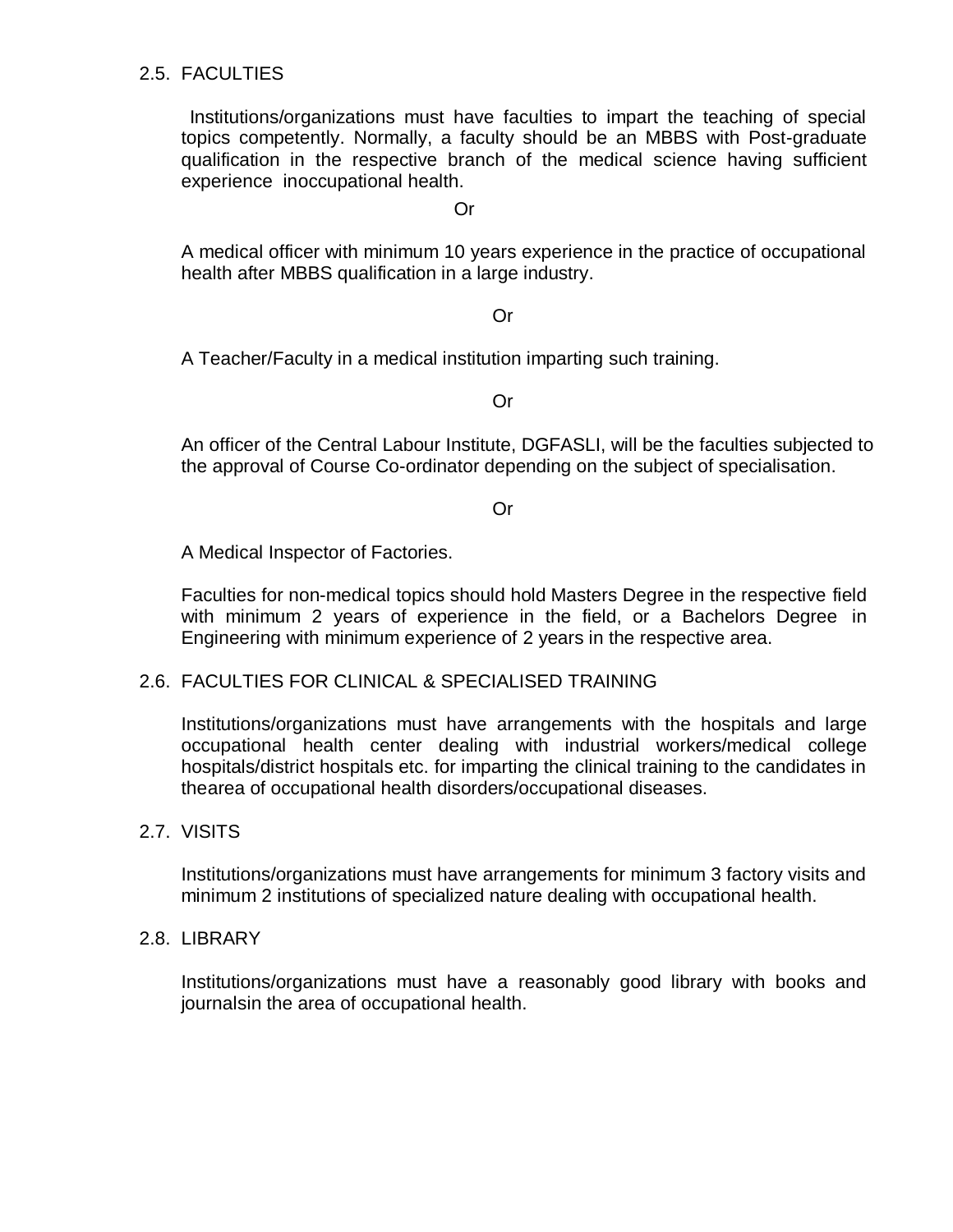# **3. PROCEDURE OF RECOGNITION**

#### 3.1. APPLICATION

Application for recognition should be made to the Academic Council of AFIH enclosing the documentary evidence of fulfilling all the requirements. On receipt of applications,the committee constituted by Chairman/Director General, Academic Council of AFIH, may inspect the institution.

#### 3.2. INSPECTION BEFORE RECOGNITION

Committee constituted by Chairman/Director General, Academic Council of AFIH may inspect the institutions to satisfy regarding the availability of facilities as per the norms before recommending the application to the Chairman/Director General. All the expenses of such inspection including TA/DA etc. of the inspecting team will be borneby DGFASLI.

#### 3.3. PERIOD OF RECOGNITION

Initially the recognition shall be granted for 2 years to start the AFIH Course. The renewal of recognition shall be for every 2 years subjected to the performance evaluation by the committee appointed by the AFIH Academic Council. After evaluating the performance by the expert body of the academic council, the recognition period may be extended further or withdrawn as the case may be.

#### 3.4. NUMBER OF COURSES AND PARTICIPANTS

The AFIH Academic Council shall decide and intimate the number of course to be conducted in a year.

The maximum intake capacity for the institutes of DGFASLI for Central Labour Institute, Mumbai is 100 seats, whereas for Regional Labour Institutes Chennai, Faridabad, Kanpur and Kolkata is 50 seats each at the respective institute, for every course to be conducted.

The maximum intake capacity for the other institutes recognized by the Council is 25 seats for every course to be conducted

#### **4. COURSE DETAILS**

4.1. NAME

The course will be called *POST GRADUATE CERTIFICATE COURSE IN INDUSTRIAL HEALTH - ASSOCIATE FELLOW OF INDUSTRIAL HEALTH.* In short, it may be written as AFIH.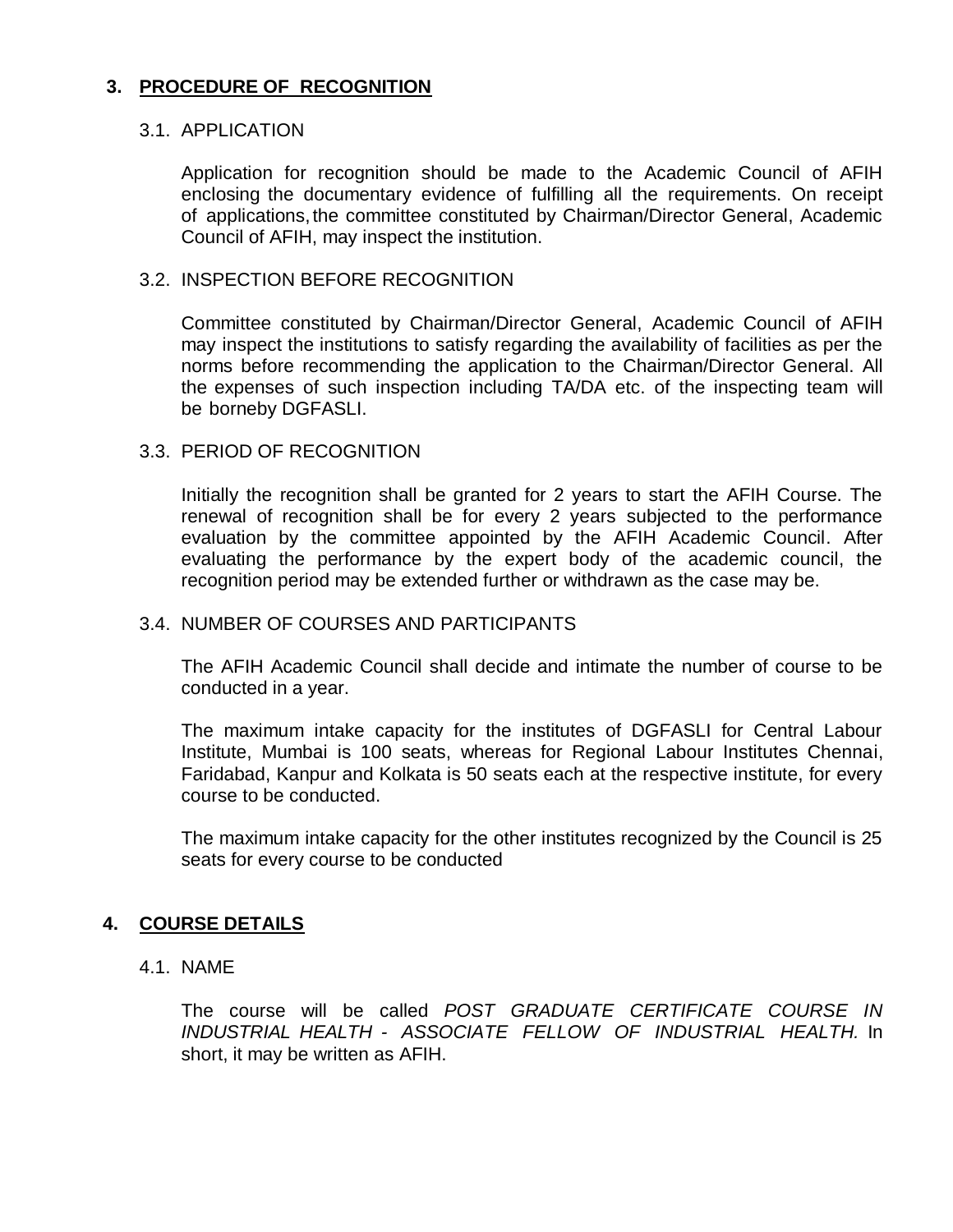# 4.2. DURATION

The course shall be a full time regular course and shall be of three months duration.

## 4.3. OBJECTIVE

The objectives of the course is to enable the doctors –

- to identify and manage the occupational health disorders / occupational diseases encountered in various industries in the country and to manage the industrial injuries caused by chemical intoxication, in general and in hazardous process industry in particular.
- to suggest preventive and control measures of such occupational health problems.
- to advise, supervise and participate in the national occupational health programmes for the health protection of industrial workers, improving national productivity and national prosperity.

#### 4.4. ELIGIBILITY FOR ADMISSION

- 4.4.1. Candidates seeking admission must possess MBBS qualification with registration with concerned Medical Council of India.
- 4.4.2. Minimum of 1 year experience in industry or relevant field of occupational health or 2 years experience otherwise, after completion of compulsory internship.

#### 4.5. SYLLABUS

#### 4.5.1. THEORY

Introduction to occupational health, history and development of occupational health, status of occupational health globally and in India, Public Health and Social Welfare, Strategy for health protection of workers in India, role of Governments, Employers, Trade Unions and Employees in health protection of workers, General health policy of India including administration of health care delivery system in India, Safety movement and role of occupational health in total safety of industrial workers.

General sanitation, purification of water, drinking water supply, waste disposal in general.

Principles and relevance of toxicology, toxicology related to different system/organs, epidemiology – purpose, planning, determinants of diseases, methods, descriptive studies, analytical studies, case control and cohort studies, experimental studies, incidence rate, prevalence rate, mortality rate, morbidity rate, sampling, sample size, sampling methods, data analysis, standardization, preparation of reports, validity testing – standard deviation, ttests, significance testing, Chi<sup>2</sup> testing, correlation, research methodology and planning for research in occupational health.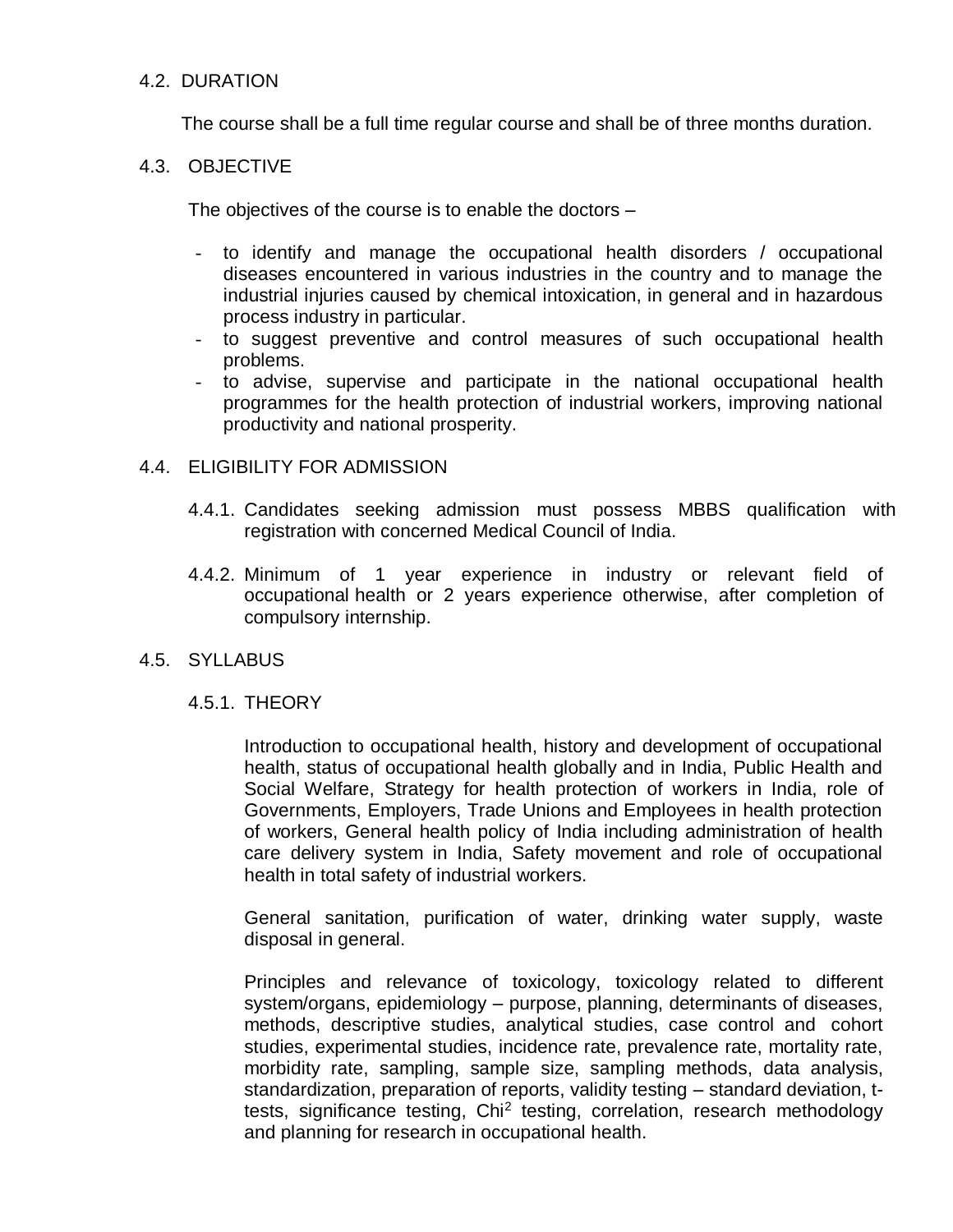Occupational health disorders and occupational diseases – mode of causation, acute verses chronic, relationship between health and work, history and trendof occupational diseases, status of occupational diseases in India, occupational notifiable diseases as per the Factories Act, ESI Act, Mines Act and Port & Dock Workers health, safety & welfare regulation, occupational diseases listed in Workmen Compensation Act and Rules. Details of all such diseases including causation metabolism, pathogenesis, clinical features, investigations, differential diagnosis, diagnosis management, first-aid, prevention and control of such diseases. Occupational health disorders in hazardous processes.

Occupational lung diseases – occupational asthma, extrinsic allergic alveiolites and other special diseases such as silicosis, asbestosis, byssinosis and coal miners pneumoconiosis. Occupational skin diseases, occupational eye injuries,diseases due to physical environment – extremes of temperature, pressure, heat, noise, vibration and radiation.

Introduction & basics of ergonomics, back-ache, repetitive strain injuries, cumulative trauma disorders, stress performance, application of ergonomics in occupational health, anthropometry, principles of work station designing.

Diagnosis of occupational diseases – special investigations, biological monitoring, tests for mutagenacity, carcinogenicity, principles of behavioural toxicology.

Industrial Hygiene – Introduction to industrial hygiene, concept of TLV, airborne contaminants, organizing industrial hygiene service and industrial ventilation.

Industrial Safety – Accident prevention, safety committee, personal protective equipments, industrial illumination & colour, accident investigation & reporting.

Industrial Psychology – Introduction to industrial psychology, occupational stress & its management, shift work, occupational health disorders of psychological origin, well being programme.

Work Physiology, heat stress; techniques of training, identification of training needs, designing & conducting training programmes, communication & barriers of communication, effective communication; occupational health in relation to productivity – concept of productivity, inventory control & techniques, principles of kaizen.

History of legislation related to occupational health & safety, of industrial workers globally and in India, Factories Act & process of making of rules, health provisions under the Indian Factories Act, ESI Act, Workmen Compensation Act and relevant legislation. Workmen Compensation Act & evaluation ofindustrial injuries.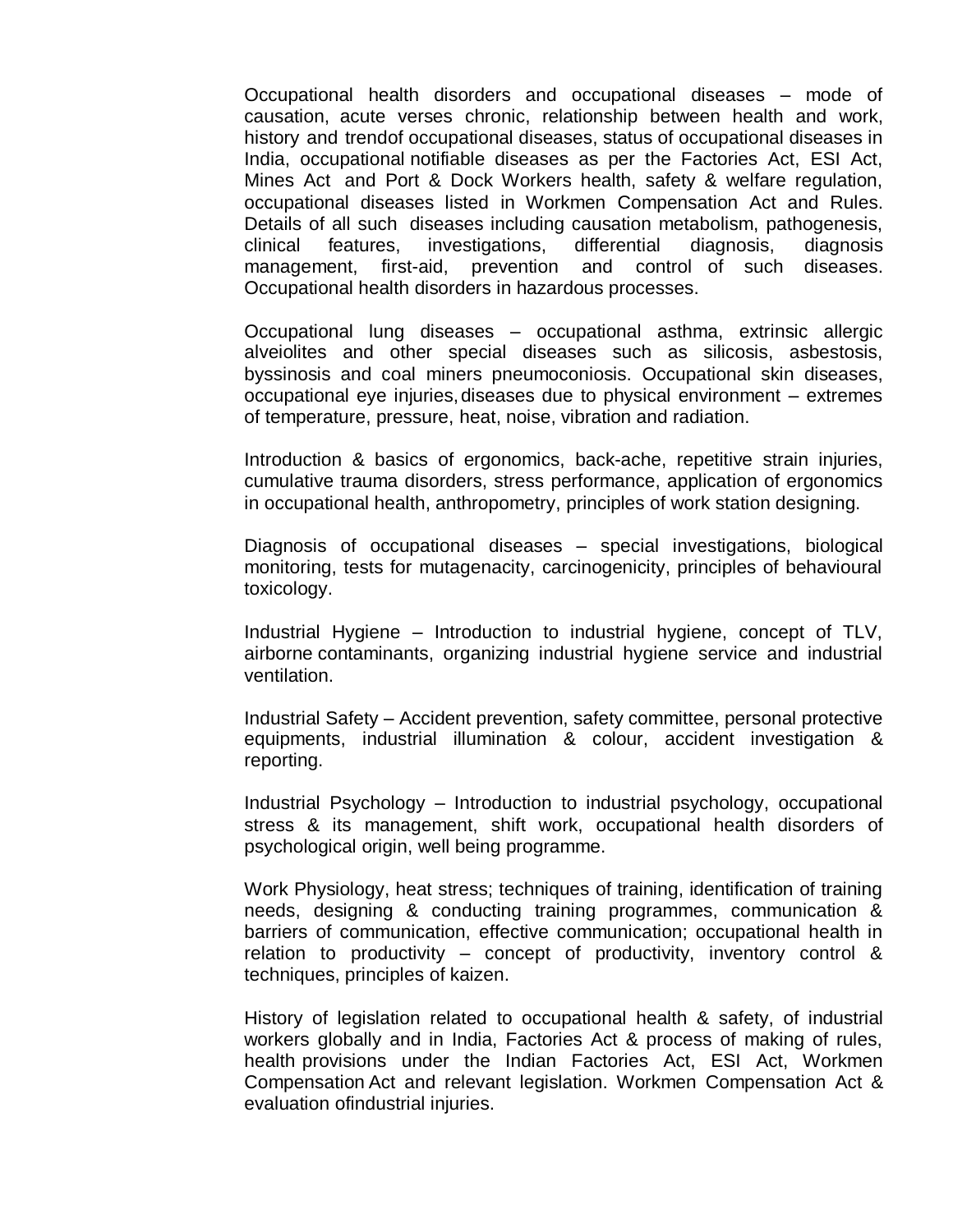Occupational Health Service at work place – organization, function & management, prevention & control of occupational diseases – medical surveillance, pre-employment medical examination, pre-placement medical examination, periodic medical examination, pre-retirement medical examination, special medical examination, maintenance of health registers and records. Occupational health programmes – hearing conservation, vision conservation programme, industrial nutrition, first-aid service, ambulance service, medical emergency response planning for MAHC & use of computersin occupational health.

Recent advances in occupational medicine & relation/impact of diabetes, T.B., I.H.D., HIV. Women at work, national & international organizations in the field of occupational health, occupational health management, industrial nutrition, canteens.

4.5.2. PRACTICALS

Lung function tests, Audiometry, Vision testing (Orthorator), E.C.G., Biochemical & pathological investigations, routine & special, I.L.O. radiographs, dust counting, use of personal sampler & measurement of noise, heat illumination and ventilation, anthropometry.

4.5.3. CLINICAL TRAINING IN HOSPITALS/PUBLIC HEALTH DEPARTMENTS/OCCUPATIONAL HEALTH CENTRES IN INDUSTRY:

Clinical teaching in hospitals dealing with industrial workers, preventive and social medicine, public health/community medicine.

#### 4.5.4. EDUCATIONAL VISITS

At least 9 field visits must be conducted to study the functioning of occupationalhealth services, specialized advanced management of diseases & centers for management of occupational health problems.

#### 4.5.5. TUTORIALS / PAPER PRESENTATION

Every candidate must present health & safety related paper on the allottedtopic. His/her presentation should be discussed in detail in the class.

#### 4.5.6. PROJECT WORK

Every candidate shall submit a project work (thesis) on the topics allotted to them as per the guidelines.

4.5.7. GROUP DISCUSSION/WORKSHOP/SEMINAR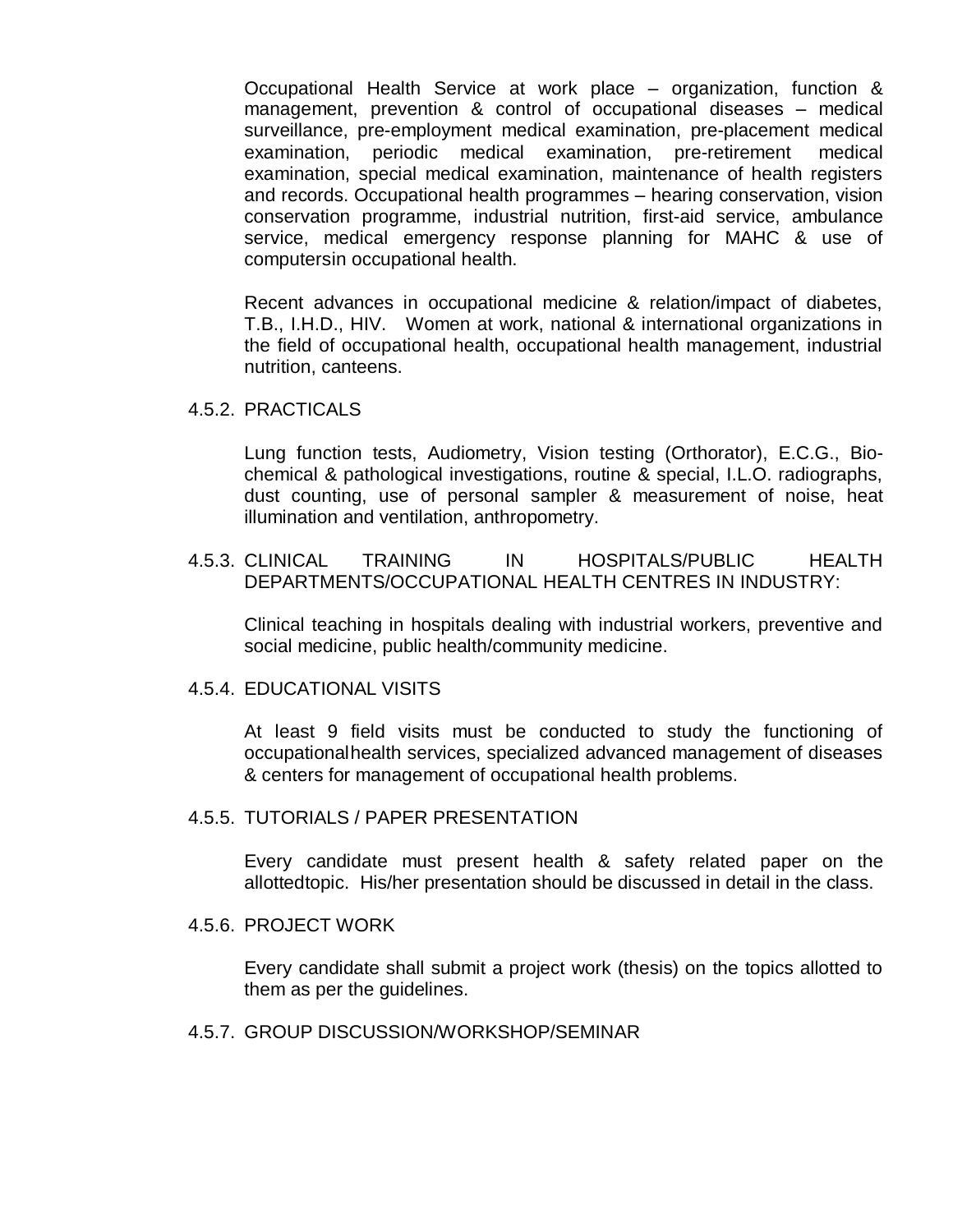### 4.6. EXAMINATION

On completion of 3 months curriculum, examination shall be conducted and successful candidates will be awarded the certificates to that effect.

## 4.6.1. ELIGIBILITY TO APPEAR IN THE EXAMINATION

4.6.1.1. Candidates must attend the classes regularly and shall have minimum of 80% attendance inclusive of theory, practical, industrial visit, project work etc.

> Candidate having a shortfall of not more than 10% of attendance, may be considered for appearing for the examination subjected to the decision of AFIH Academic Council.

Candidates with shortfall of 80% attendance will be debarred from appearing the examination and shall not be allowed to appear the examination in future. However, such candidate may re-apply for the course, he/she has to undergo the complete procedure of the admission to the course and shall be eligible to appear for the examination only after undergoing the complete course again with 80% attendance.

4.6.1.2. Candidates must have submitted the project work, tutorial/presentation of paper, practical note book and field visit books.

#### 4.6.2. APPLICATION FOR APPEARING IN EXAMINATION

- 4.6.2.1. Candidates attending regular course should forward their application through the Director of the institute along with the necessary enclosures to the Secretary, the AFIH Academic Council so that it reaches him before the stipulated period.
- 4.6.2.2. Candidates who failed in the earlier examination/could not appear butwere declared eligible to appear, should submit their application for re-appearing in the examination. Examination forms and other details can be obtained from the respective institutes.

## 4.6.3. ADMIT CARD

Candidates found eligible to appear in the examination shall be issued with an admit card which they must produce to the authorities on demand before entering the examination hall.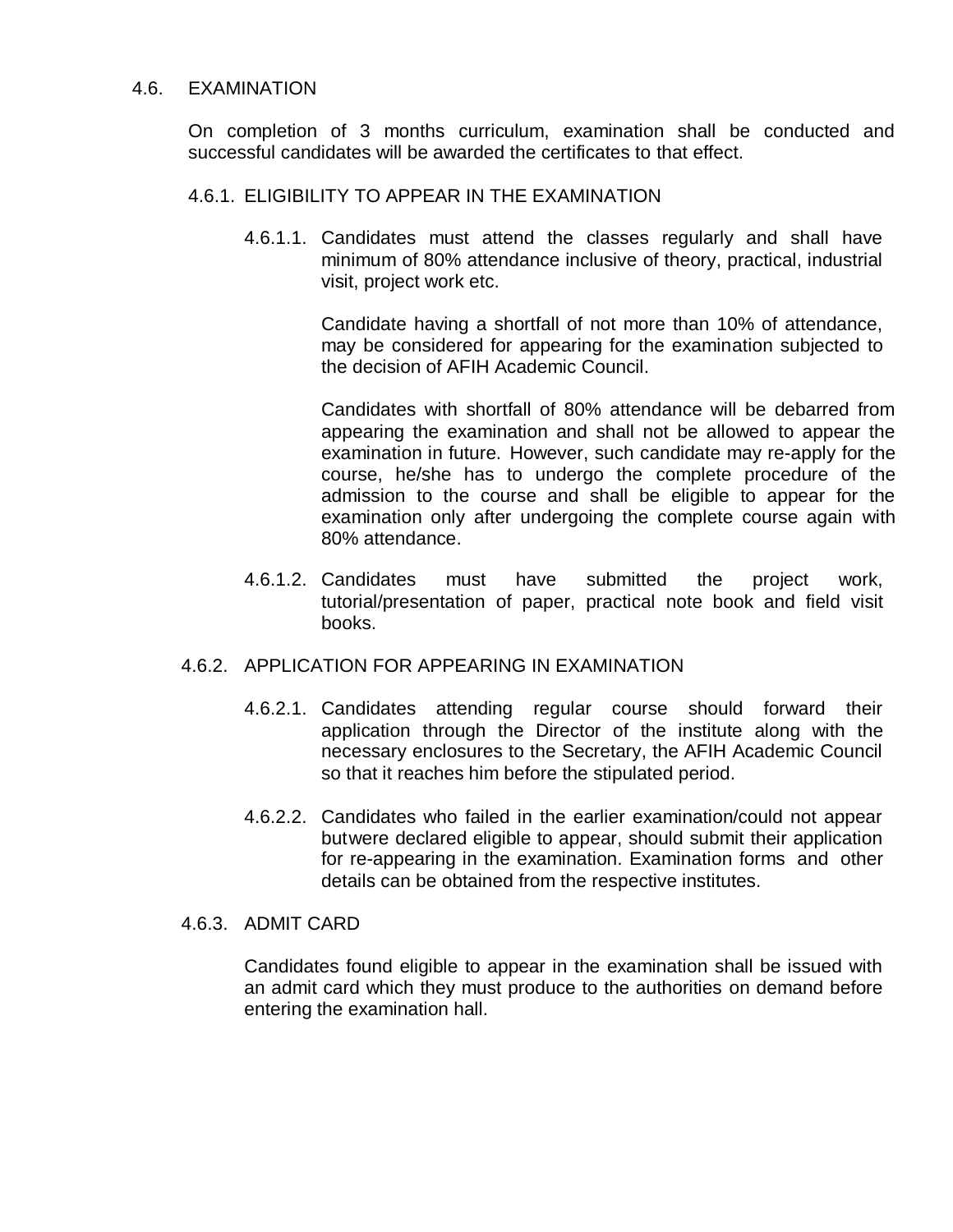# 4.6.4. EXAMINATION PROCEDURE

### 4.6.4.1. Theory

A multiple-choice questionnaire containing 100 questions with multiple answers shall be given to the examinees to pick up the correct answer. Every correct answer will be of 1 mark and every wrong answer will be of minus ¼ marks. Candidates securing 50 marks shall be declared to have passed in this section. Time allowed for this shall be 2 hours.

## 4.6.4.2. Practicals/Oral/Clinical/Project Work

Practical/Oral/Clinical/Project Work examinations shall be of 100 marks which is divided as –

| Practical                                | 40 marks |          |
|------------------------------------------|----------|----------|
| Practical note book,<br>Visits work book | 10 marks | 50 marks |
| ii. Oral/Clinical                        | 40 marks | 50 marks |
| Project work                             | 10 marks |          |
|                                          |          |          |

Candidates securing minimum of 50 marks [25 marks in (i) and 25 marks in (ii) separately] shall be declared to have passed in this section.

- 4.6.4.3. To qualify for the award of certificate, a candidate must pass in both the sections as mentioned in 4.6.4.1. & 4.6.4.2. separately. Those securing 75% and above as total will be declared to have passed with distinction.
- 4.6.4.4. Candidates who have failed and wish to appear again in the examination shall have to appear in both i.e. theory and practical, oral, clinical, project work etc. sections irrespective of their performance in various sections in the last examination in which they appeared.

A candidate re-appearing after two years (either failed twice or could not appear for two years due to any other reason shall have to submit a fresh project work (thesis) on a topic allotted to them by the institute.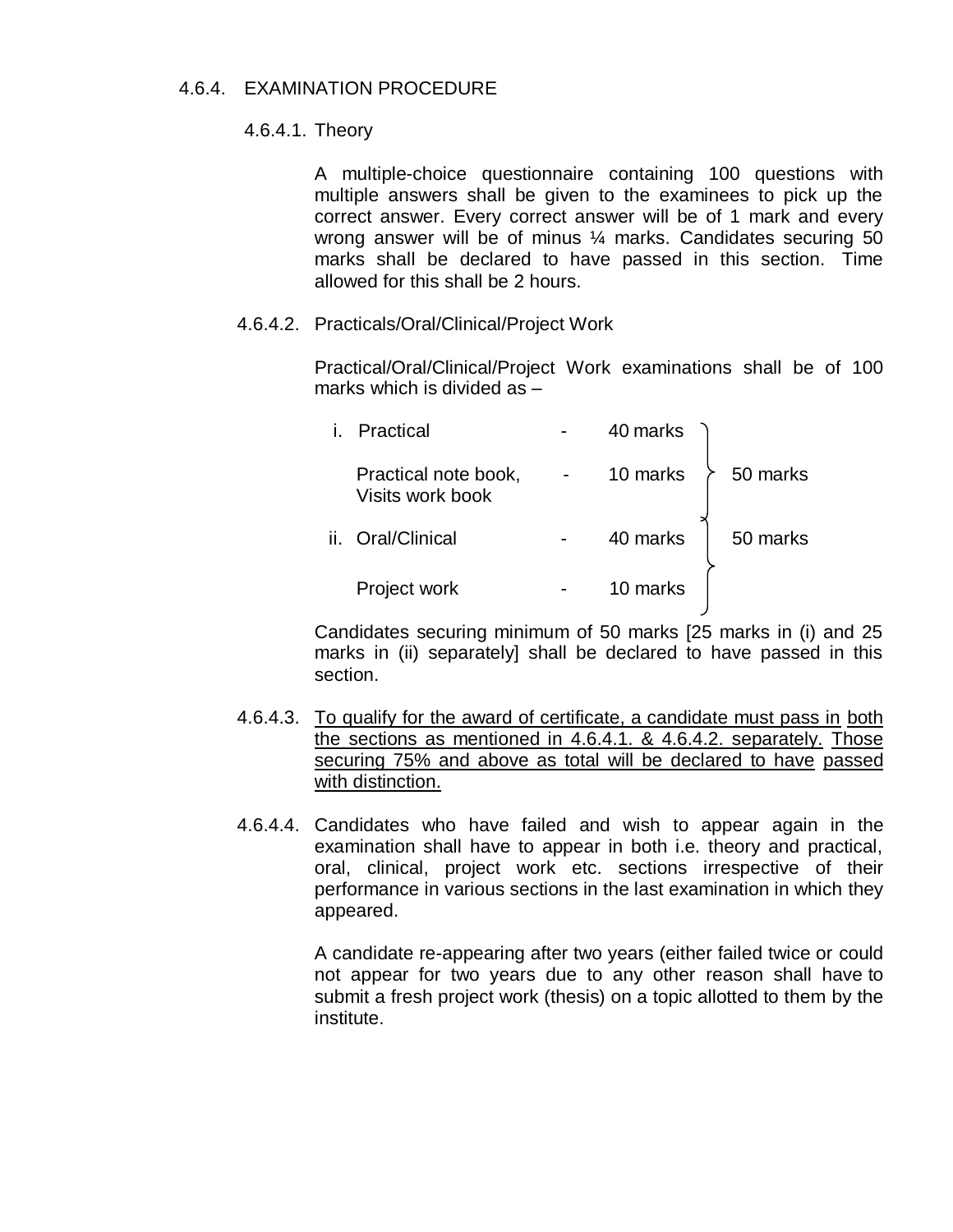#### 4.6.4.5. Question paper setter

The AFIH Academic Council approves the paper setting committee for each year comprising of officers representing the experts from respective fields.

The paper setting committee shall prepare 2 sets of question paper and hand it over in sealed cover to the AFIH Academic Council. The AFIH Academic Council with minimum of 3 independent officers shall open the question paper two hours before examination and will send to the examiners in password protection for later distribution of question paper.

The Course Director/Course Co-ordinator/Invigilator (as the case may be) shall collect the examination paper and answer sheet together of all the candidates in the examination center, shall seal it and dispatch the same by registered speed post within 1 hour of closing of the examination to the AFIH Academic Council.

# 4.6.4.6. Examiners

Examination shall be taken by duly appointed examiners by the the AFIH Academic Council. The number of such examiners shall be minimum of four, one each for theory, practical, oral/clinical and project work & field visit work book. Out of the four, minimum one and maximum two examiners may be from the institute concerned and remaining from outside. However, The AFIH Academic Council may decide to appoint all the examiners from outside, if they desire so.

Examiners shall submit the details of marks obtained by the candidates and examiners report to the Secretary of the The AFIH Academic Council within 15 days of the examination. After receipt of the marks from examiners, Secretary will send it to tabulator for preparation of detailed tabulation sheet and result which tabulator will submit back to the Secretary.

#### 4.6.5. RESULT

On receipt of the final result sheet from the tabulator, Secretary, Technical Committee for examination shall process the matter for perusal and approval of the Director General, Factory Advice Service & Labour Institutes, Ministry of Labour, Government of India.

In special circumstances, Director General may grant up to 3 marks as grace to candidate/candidates if he feels necessary. On receipt of the approval, Secretary will declare the result.